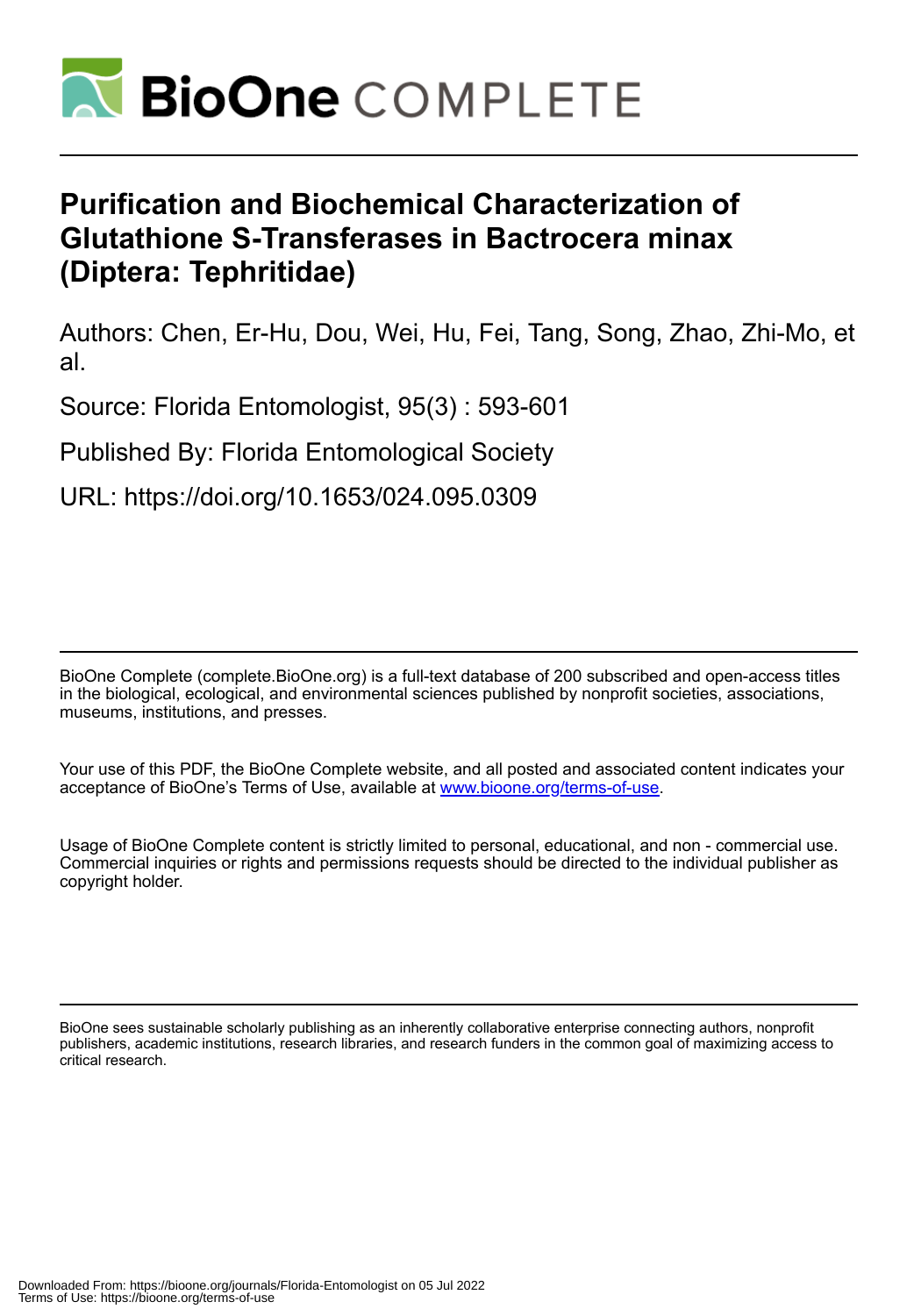# PURIFICATION AND BIOCHEMICAL CHARACTERIZATION OF GLUTATHIONE S-TRANSFERASES IN *BACTROCERA MINAX*  (DIPTERA: TEPHRITIDAE)

ER-HU CHEN, WEI DOU, FEI HU, SONG TANG, ZHI-MO ZHAO AND JIN-JUN WANG\* Key Laboratory of Entomology and Pest Control Engineering, College of Plant Protection, Southwest University, Chongqing 400715, People's Republic of China

\*Corresponding author; E-mail: jjwang7008@yahoo.com

#### **ABSTRACT**

Glutathione S-transferases (GSTs) were purified from 3 developmental stages of *Bactrocera minax* through glutathione-agarose affinity chromatography, and characterized subsequently using the Michaelis-Menten kinetics toward the artificial substrates 1-chloro-2, 4-dinitrobenzene (CDNB) and reduced glutathione (GSH), respectively. Compared to the counterparts of third instar larva and adult, the highest specific activity of the purified GSTs towards CDNB was observed in the pupae. Although the specific activities of purified enzymes varied among 3 developmental stages, the purification yields were similar. SDS-PAGE revealed only one band at 23 kDa for all 3 stages. GSTs of the adults exhibited the highest  $K_{\text{m}}$  value towards CDNB, while for GSH the pupae possessed the highest  $K_{m}$ . The optimum temperature and pH for CDNB conjugation of the 3 stages were 37 °C and 7.5, respectively. Inhibition kinetics showed that ethacrynic acid, bromosulfalein, diethyl maleate, tetraethylthiuram disulfide and curcumin possessed excellent inhibitory effects on purified GSTs in *B*. *minax*. Moreover, the pupa showed the highest catalytic capability based on  $V_{\text{max}}$  values for both the CDNB and GSH, which may suggest a potentially higher GSTs detoxification ability in the pupal stage than the other 2 developmental stages.

Keywords: *Bactrocera minax*, glutathione S-transferases, purification, inhibition, developmental stages

#### **RESUMEN**

Se purificaron las transferasas-S de glutatión (GST) de 3 estadios de desarrollo de *Bactrocera minax* por medio de la afinidad de cromatografía de glutation-agarosa, y caracterizada luego usando la kinética de Michaelis-Menten hacia el sustrato artificial 1-cloro-2, 4 dinitrobenceno-(CDNB) y glutatión reducida (GSH), respectivamente. En comparación con los homólogos del tercer estadio larval y del adulto, la mayor actividad específica de las GST purificadas hacia CDNB se observó en la pupas. Aunque las actividades específicas de las enzimas purificadas varian entre los 3 estadios de desarrollo, el rendimiento de purificación fueron similares. SDS-PAGE reveló una sola banda a los 23 kDa para los 3 estadios. El GST del adulto exhibió el mayor valor de *K*m hacia el CDNB, mientras que la GSH de la pupa posee la más alta *K*<sub>m</sub> . La temperatura y el pH óptimo para la conjugación de CDNB de las<br>3 estadios fueron 37 °C y 7.5, respectivamente. La inhibición kinética mostró que el ácido etacrínico, bromosulfalein, maleato de dietilo, disulfuro de tetraetiltiuram y la cúrcuma posee excelentes efectos inhibidores sobre la GST purificada en *B. minax*. Además, la pupa presentó la mayor capacidad catalítica basado en los valores de  $V_{\text{max}}$  para el CDNB y GSH, lo que puede indicar una capacidad potencialmente mayor de desintoxicación de GSTs en el estadio de la pupa que las otros 2 estadios de desarrollo.

Fruit flies (Diptera: Tephritidae) are among the most important insect pests worldwide with the larval stages being frugivorous on a wide range of fruits and vegetables (Clarke et al. 2005). *Bactrocera* Macquart is a large genus of tephritid fruit flies, with > 500 currently described species widely distributed in the Asia-Pacific region and includes many economically important species that cause great losses in fruit and vegetable crops (Muraji and Nakahara 2002). Among these,

the Chinese citrus fruit fly, *Bactrocera minax*  (Enderlein), is an economically important and quarantine fruit fly pest. The host range of *B. minax* is largely restricted to cultivated and wild species of *Citrus* (Allwood et al. 1999). The female oviposits inside the fruit, where larvae feed until pupation. This often causes fruit damage and fruit drop (Fletcher et al. 1987), as well as making the fruit unmarketable. This species has been found in southern China, India (West Bengal and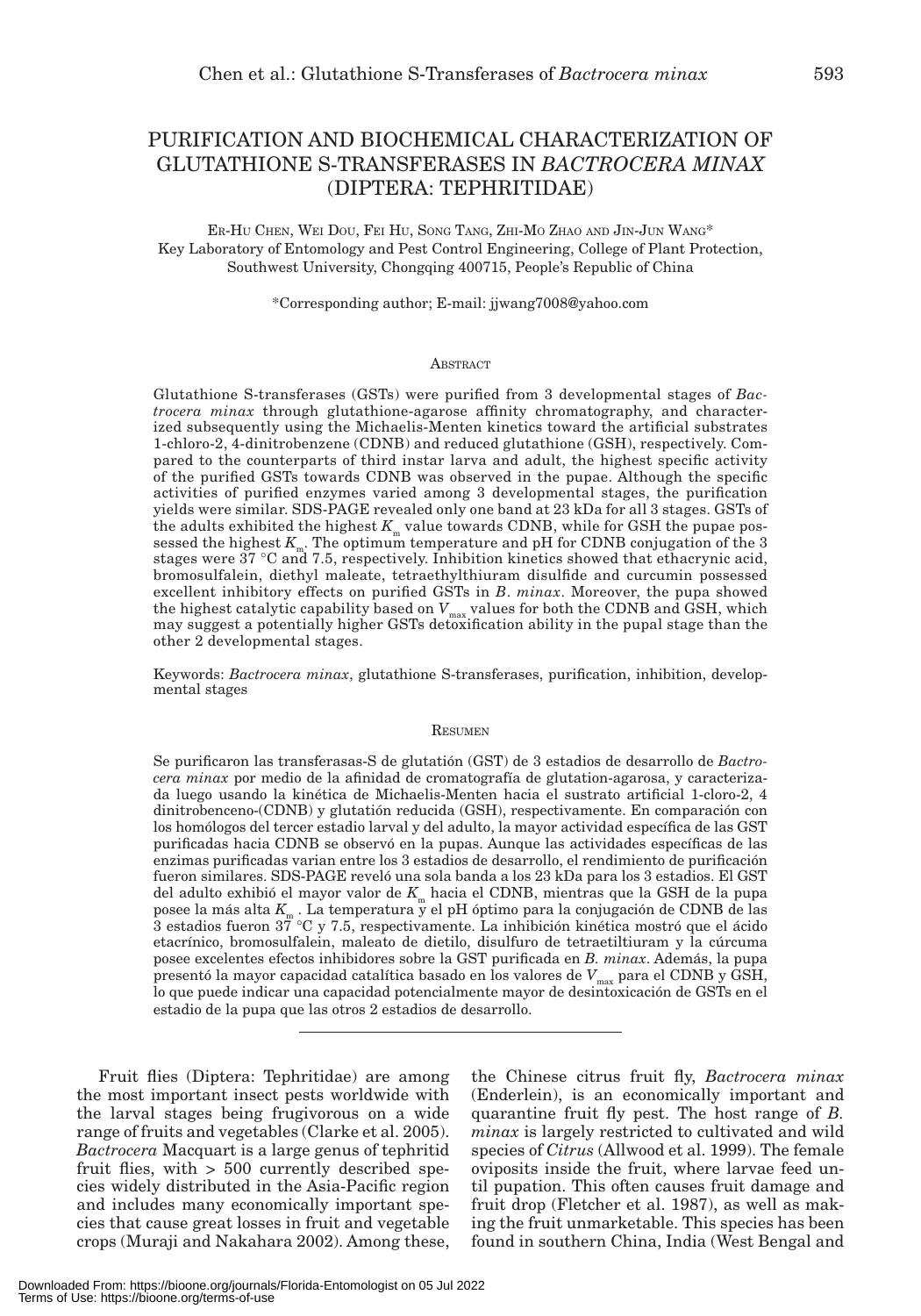Sikkim), and Bhutan (Wang & Lu 1995), *B. minax* can cause serious damage to the citrus and has been recognized as a major pest of citrus fruit in the region from Nepal to southwestern China (Drew et al. 2006), especially in China, for more than half a century (Wang & Lu 1995). For example, the eastern Himalayan kingdom of Bhutan, local land-race varieties of mandarins (*Citrus reticulata* Blanco) are one of the primary cash crops. Unfortunately, crop losses between 35% and 75% to *B. minax* infestation are common in mid and high altitude orchards (>1,100 m) and the fly is considered as one of the major limiters of production (Dorji et al. 2006). However, due to its many special features of biological characteristics, the application of effective chemical control is very difficult.

Glutathione S-transferases (GSTs; E.C. 2.5.1.18) are a large family of multifunctional enzymes found ubiquitously in aerobic organisms (Ranson et al. 2001). They play important roles in phase II detoxification of several chemical insecticide classes, i.e., pyrethroids (Lumjuan et al. 2011), organophosphates (Melo-Santos et al. 2010), and chlorinated hydrocarbons such as DDT (Low et al. 2010). In insects, high levels of GSTs activity are associated with the expression of metabolic resistance to insecticides (Clark 1990; Fukami & Shishido 1996). Efforts to control *B. minax* often result in development of insecticide resistance. However, very little is known about the characteristics of glutathione Stransferases in *B. minax*, despite their significance in the detoxification xenobiotics and insecticide resistance. Age-dependent alteration of GSTs activities has been demonstrated in both invertebrates (Kostaropoulos et al. 1996; Papadopoulos et al. 2004) and vertebrates (Gregus et al. 1985). Recently, the GSTs from 4 field populations of the oriental fruit fly, *Bactrocera dorsalis* (Hendel) have been successfully purified and investigated (Hu et al. 2011). As part of our ongoing research on resistance mechanisms and management of tephritid fruit flies to different insecticides, we initiated a project to investigate the biochemical and toxicological characteristics of GSTs purified from 3 developmental stages of *B. minax*. The results may contribute to an advanced understanding of the sensitivity of the various developmental stages of *B*. *minax* to xenobiotics and provide some basic information about the potential GSTs detoxification system in each developmental stage of this pest.

# MATERIALS AND METHODS

#### Insects

Larvae of *B. minax* were collected from a citrus orchard in Jiangyou, Sichuan province, China in 2010. After collection, insects were reared on fruit in plastic basins with sand until pupation. All instars or life stages were kept in a temperature controlled room at  $27 \pm 1$  °C, 70  $\pm$  5% RH and 14:10 h L:D throughout experiment. Larvae, pupae and adults were sampled and stored at -80 °C for further analysis.

#### Chemicals and Reagents

Reduced glutathione (GSH, Sigma, St. Louis, Missouri, USA), 1-chloro-2, 4-dinitrobenzene (CDNB, Shanghai Chem. Ltd., China), Bovine serum albumin (BSA, Shanghai Bio Life Science & Technology Co. Ltd., China), and other biochemical reagents were of analytical grade. The xenobiotic compounds used for the inhibition bioassays were: bromosulfalein (Dow AgroSciences LLC, Indiana, USA), ethacrynic acid, 97% diethyl maleate, 97% tetraethylthiuram disulfide, and 94% curcumin (all from Sigma, St. Louis, Missouri, USA).

#### Enzyme Preparation and Protein Assays

For GSTs, 120 mg (3-4 individuals) of *B. minax* from each developmental stage were homogenized manually on ice in 4 mL sodium phosphate buffer (20 mM, pH 7.3). The homogenates were centrifuged for 5 min at  $5,000 \times g$  at 4 °C. The pellets were discarded and the supernatants were again centrifuged at  $17,500 \times g$  and  $4^{\circ}$ C for 15 min. Finally, the supernatants were used as the enzyme source for assays of GSTs activity. Protein content of the homogenate was determined according to the method of Bradford (1976) with bovine serum albumin as a standard. The color of the reaction was measured spectrophotometrically at 595 nm wavelength at 25 °C.

#### Purification of Enzymes

The GSTs from 3 developmental stages of *B*. *minax* were purified using Prepacked Glutathione SepharoseTM 4B (GE Healthcare Biosciences, Uppsala, Sweden) according to the protocol supplied by Amersham Biosciences and Wu et al. (2009). The column was pre-washed with 10- 20 mL of sodium phosphate buffer (20 mM, pH 7.3). Then, the gel bed was equilibrated with 6 mL PBS + 1% Triton X-100. The homogenates from larva, pupa, and adult of *B*. *minax* were each prepared as described above. The supernatant was filtered through a 0.45 μm Millex-HV (Millipore, Massachusetts, USA) and loaded on the GSH-agarose affinity gel column with a bed volume of 4 mL. Then, the column was washed with  $2 \times 10$  mL PBS. Finally, the bound GSTs enzyme was eluted with 10 mL of elution buffer (5 mM Glutathione in 50 mM Tris-HCl, pH 8.0) and 1-2 mL fractions were collected. Those fractions containing GST activity were pooled for further analysis.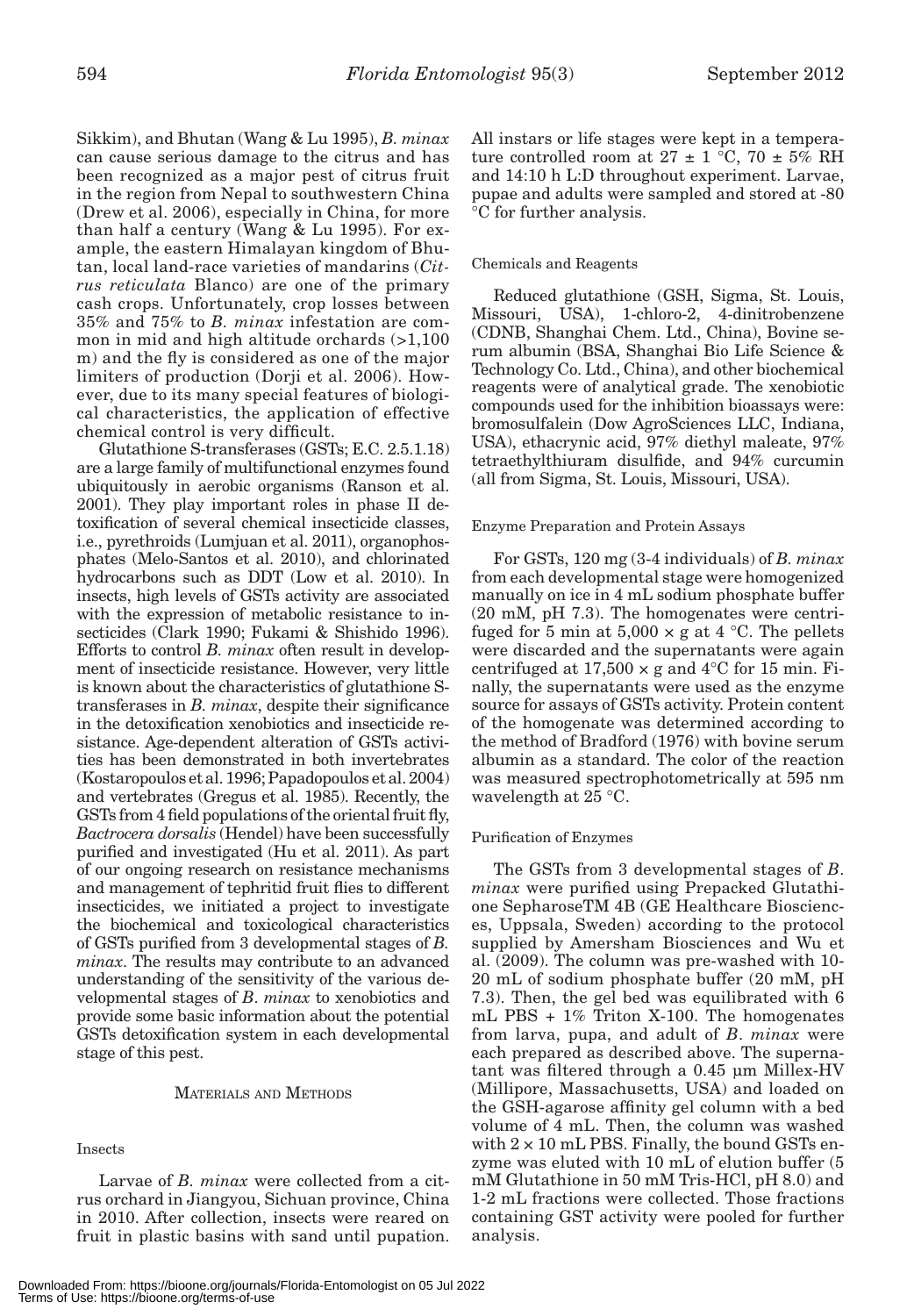#### Enzyme Activity and Kinetics

The GSTs activity was measured using CDNB and reduced GSH as substrates, respectively, according to Habig et al. (1974) with slight modification. The total reaction volume per well of a 96-well microplate was 300 μL, consisting of 100 μL supernatant, CDNB [containing  $2\%$  (v/v) ethanol] and GSH in 0.05 M Tris-HCl, pH 7.5, giving a final concentration of 0.6 and 6 mM of CDNB and GSH, respectively. The non-enzymatic reaction of CDNB with GSH measured without supernatant served as the control. The changes in absorbance were measured continuously at 30 s intervals for 5 min at 340 nm and 37 °C in a microplate spectrophotometer (XMarkTM, BIO-RAD). Changes in absorbance per min were converted into nmol CDNB conjugated min-1 mg-1 protein using the extinction coefficient of the resulting 2, 4-dinitrophenyl-glutathione:  $\varepsilon_{\text{340nm}} = 9.6 \text{ mM}^{\text{-1}} \text{cm}^{\text{-1}}$  (Habig et al. 1974).

The Michaelis constant  $(K_m)$  and maximum velocity  $(V_{\text{max}})$  of the purified GSTs from the three developmental stages were determined for GSH or CDNB by recording the activity towards a range of GSH (2 to 24 mM) or CDNB (0.2 to 2.4 mM), as substrates, respectively. The  $K_{\text{m}}$  and  $V_{\text{max}}$ values were calculated by the Michaelis-Menten equation in SPSS13.0 (SPSS, Inc., Chicago, USA).

#### Temperature and pH Optimum

Temperature dependence was assayed at reaction temperatures of 25, 28, 31, 34, 37, and 41  $^{\circ}$ C, respectively. The pH optimum was determined for CDNB conjugation activity. Purified GSTs were incubated at 37 °C for 5 min in 0.05 M sodium phosphate buffer (pH 6.0, 6.5, and 7.0), and Tris-HCl buffer (pH 7.5, 8.0, and 8.5), respectively. Conjugation activity was determined as described above.

### Electrophoresis

Electrophoresis was performed according to the method of Laemmli (1970) using a Bio-Rad Mini Protean 3 cell and a Bio-Rad PowerPacTM HV (Bio-Rad Laboratories, Hercules, California, USA). The enzyme samples were diluted 1:4 with a solubilizer (5% SDS; 0.006% bromophenol blue;  $1.25\%$   $\beta$ -mercaptoethanol in running buffer) and heated to 100 °C before electrophoresis. Separation gels were 12.5% acrylamide in 0.375 M Tris-HCl (pH 8.9). Stacking gels contained 4% acrylamide in 0.125 M Tris-HCl (pH 6.8). The samples were then run into the stacking gel at 15 mA for 30 min, and into the resolving gel at 30 mA for 90 min. The gels were stained with silver according to the manufacturer's instruction (Bio-Rad). The molecular weight of GSTs was calculated by the Gel Doc™ XR System and Quantity One 1-D Analysis Software (Bio-Rad Laboratories, Hercules, California, USA) after scanning the stained the stained gel.

#### *In vitro* Inhibition Assay

The *in vitro* inhibition assay was performed using the GSTs assay conditions in the absence or presence of various concentrations of inhibitors. Stock solutions of the inhibitors, including ethacrynic acid, bromodulfalein, diethyl maleate, tetraethylthiuram disulfide, and curcumin were prepared in ethanol and diluted with Tris-HCl (50 mM, pH 7.5). The highest final concentration was 1% in the test solutions. Twenty five μL of enzyme source and 25 μL inhibitor solutions with appropriate concentrations were incubated for 10 min at 37 °C and then added to CDNB/GSH substrate mixture as described above. Reactions without the inhibitor were included as controls. Acetone with an appropriate concentration (up to 1%) was also added in control reactions to exclude the potential inhibition of GSTs by this solvent. The median inhibition concentration  $(I_{50})$ for each inhibitor was determined based on the log-concentration vs. probit (% inhibition) regression analysis.

#### Statistical Analysis

All the data concerning the 3 developmental stages were analyzed using analysis of variance (ANOVA), and the means were separated by Duncan's Multiple Range Test or LSD Test for significance  $(P = 0.05)$ . SPSS 13.0 for Windows. Regression analyses were also performed to calculate the GSTs kinetic parameters, purification profiles, and  $I_{50}$  values of various inhibitors.

## **RESULTS**

#### Assay of Crude GSTs Activity

The specific activities of crude GSTs from larvae and adults were similar, while that of the larvae was significantly lower (Table 1). The statistical analysis showed that crude GSTs from pupa and adult of *B. minax* possessed a similar affinity to CDNB, for the *V*max value, GSTs from adult was the lowest. For GSH,  $K_{\text{m}}$  values of GSTs from the 3 developmental stages varied significantly. Larva possessed the highest  $K<sub>m</sub>$  value while pupa possessed lowest. There was no significant difference of *Vmax* values among various developmental stages.

The inhibitory actions of 5 inhibitors (ethacrynic acid, bromosulfalein, diethylmaleate, disulfiram and curcumin) against the crude GSTs from 3 developmental stages of *B*. *minax* are presented in Table 2. The efficiencies of the tested inhibitors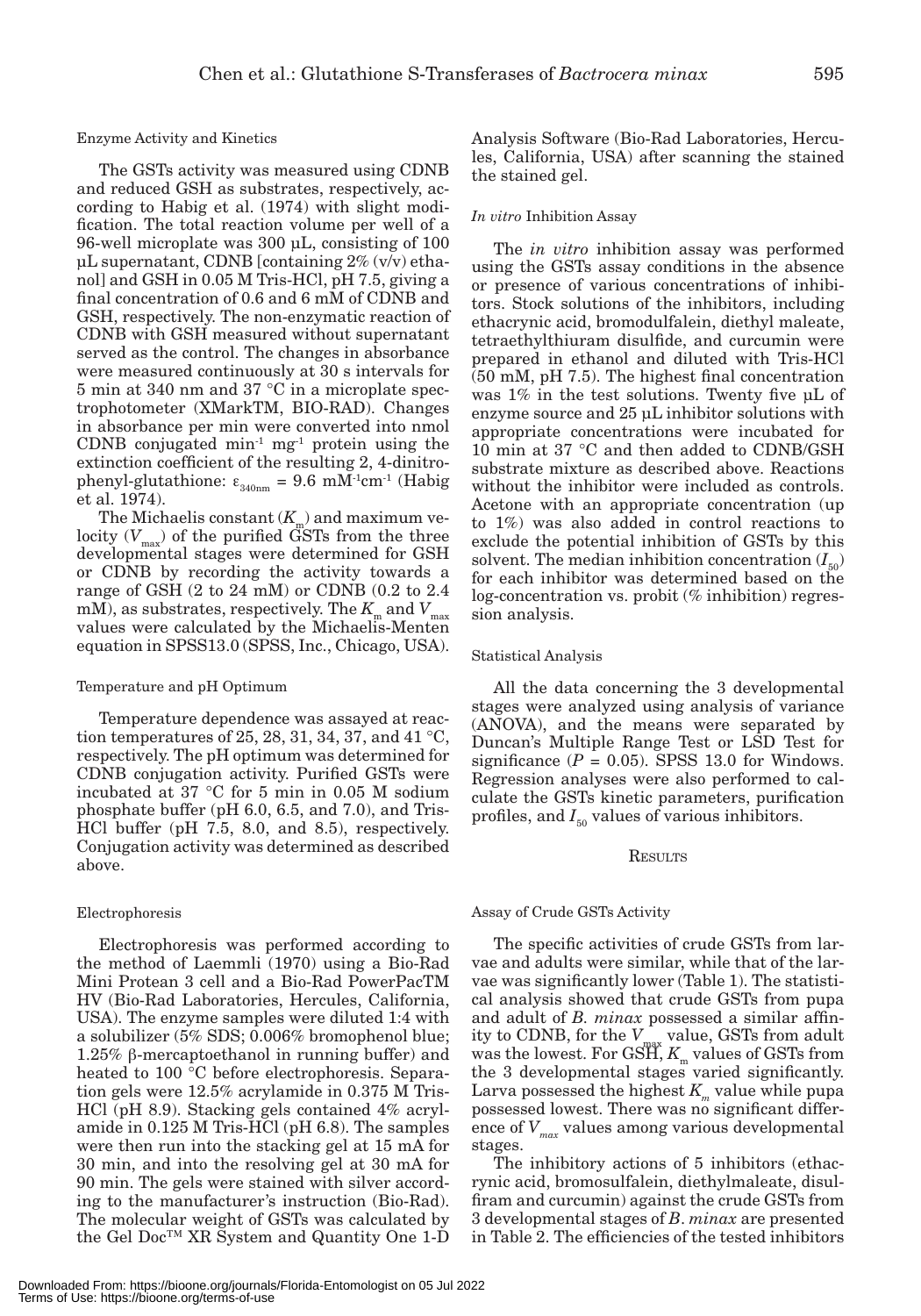| ֡֡֡֡֡֡֡<br>۰.<br>× |  |  |
|--------------------|--|--|
|                    |  |  |

|               |                                            | <b>CDNB</b><br><b>GSH</b>                  |                                            |                                            |                                            |
|---------------|--------------------------------------------|--------------------------------------------|--------------------------------------------|--------------------------------------------|--------------------------------------------|
| Stage         | Specific activity<br>$(nmol·min-1 ugr-1)$  | $K_{\perp}$ (mM)                           | $(nmol·min-1)$                             | $K_{\perp}$ (mM)                           | $(mmol·min-1)$                             |
| Larva<br>Pupa | $0.058 \pm 0.002$ a<br>$0.117 \pm 0.013$ b | $0.061 \pm 0.005$ a<br>$0.152 \pm 0.060$ b | $0.076 \pm 0.003$ b<br>$0.080 \pm 0.002$ b | $1.450 \pm 0.110$ c<br>$0.139 \pm 0.015$ a | $0.119 \pm 0.002$ a<br>$0.224 \pm 0.171$ a |
| Adult         | $0.043 \pm 0.003$ a                        | $0.139 \pm 0.015$ b                        | $0.055 \pm 0.003$ a                        | $0.600 \pm 0.023$ b                        | $0.061 \pm 0.001$ a                        |

TABLE 1. COMPARISON OF THE ACTIVITIES AND KINETIC PARAMETERS OF CRUDE GSTS TOWARDS CDNB FROM DIFFERENT DEVEL-OPMENTAL STAGES OF *BACTROCERA MINAX*.

Each value represents the mean  $(M \pm SE)$  of three replications. Means within the same column followed by different letters are significantly different (*P* < 0.05).

TABLE 2. THE *I50* INHIBITION CONSTANTS OF FIVE XENOBIOTIC COMPOUNDS ON THE CRUDE GSTS FROM DIFFERENT DEVELOPMEN-TAL STAGES OF *BACTROCERA MINAX.*

|                           | Developmental stages       |                    |                    |  |
|---------------------------|----------------------------|--------------------|--------------------|--|
| Effector $(I50)$          | Larva                      | Pupa               | Adult              |  |
| Ethacrynic acid $(\mu M)$ | $33.3 \pm 0.70$ a          | $45.9 \pm 0.47$ a  | $161.7 \pm 5.71$ b |  |
| Bromosulfalein $(uM)$     | $121.6 \pm 24.5$ b         | $47.5 \pm 9.10$ a  | $99.3 \pm 21.55$ b |  |
| Diethyl maleate $(uM)$    | $241.5 \pm 2.06 \text{ h}$ | $77.8 \pm 1.03$ a  | $201.3 \pm 4.94$ b |  |
| Disulfiram $(uM)$         | $57.74 \pm 10.50$ a        | $205.8 \pm 1.52$ b | $182.1 \pm 2.28$ b |  |

Each value represents the mean  $(M \pm SE)$  of three replications. Means within the same row followed by different letters are significantly different (*P* < 0.05). The curcumin had least inhibitory effects on crude GSTs and the efficiency did not reach 50%.

were compared based on their  $I_{50}$ s (the concentration required to inhibit 50% of GSTs activity). The adult possessed the highest values toward ethacrynic acid. The *I50* value of bromosulfale and diethyl maleate against the pupa was significantly lower than the other 2 developmental stages. The larva possessed the lower values toward disulfiram than pupa and adult. The inhibition kinetics showed that curcumin exhibited poor inhibitory effects on crude GSTs from 3 developmental stages of *B*. *minax*, and no significant difference were observed among various concentrations.

# GSTs Purification

GSTs were purified from the 3 developmental stages of *B*. *minax* using GSH-affinity chromatography. The chromatography elution profiles are shown in Fig. 1. In total, 9 tubes of solution eluted through the chromatography column (1 mL eluted solution per collection tube) were collected and assayed, and the 3rd tube solution from 3 developmental stages exhibited the highest specific activity of GSTs. The total activity and specific activity of GSTs purified from the pupa were much higher than the other 2 stages. Moreover, the purification fold of the pupa was significant higher than the larva. However, the yields of the purified GSTs were similar among the 3 developmental stages (Table 3).

The purity of the final enzyme preparation from 3 developmental stages of *B*. *minax* was examined by SDS-PAGE. The purified enzyme of larva, pupa and adult of *B*. *minax* all appeared as one GST band after silver staining on SDS-PAGE (Fig. 2). The molecular weight of the purified GSTs was estimated at approximately 23 kDa for each developmental stage of *B*. *minax*.

# GSTs Characterization

The kinetic parameters of purified GSTs are presented in Table 4. For the catalytic activity of GSTs towards CDNB, the  $K_{\text{m}}$  values in the larva (1.10 mM) and pupa (0.89 mM) were significant higher than in the adult  $(0.28 \text{ mM})$ . The  $V_{\text{max}}$  value of purified GSTs from the pupa (37.31 nmol min-1) was the highest among the 3 developmental stages. For the catalytic activity of GSTs towards GSH, the  $K_m$  (0.20 mM) value from the larva was significantly higher than those from the pupa and adult. The V<sub>max</sub> (13.98 nmol min<sup>-1</sup>) value from the<br>pupa was the highest.

The temperature and the pH dependence of the purified GSTs from the 3 developmental stages of *B*. *minax* are presented in Fig. 3 and Fig. 4, respectively. The optimal temperature was 37 °C for the purified GSTs from 3 developmental stages. The activities varied slightly at lower temperatures in the larva and adult, but varied more in the pupa. The optimal pH for purified GSTs activity was 7.5, and the activities varied slightly in the pH range of 6.0-7.5 and decreased abruptly between pH 8.0 to 8.5 for the pupa. In contrast, the specific activity of GSTs from the other 2 developmental stages varied greatly in the pH range of 6.0-7.5.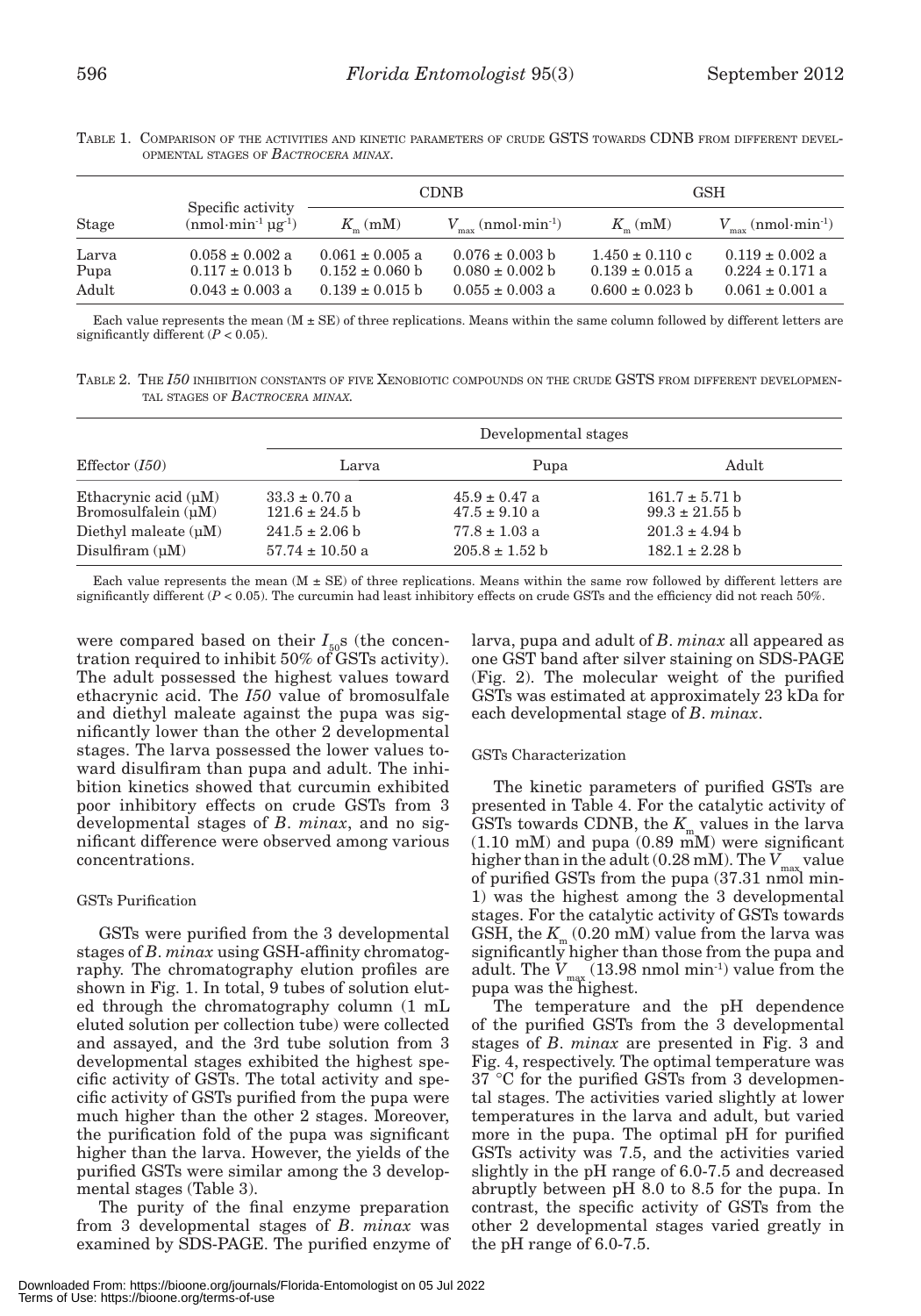

Fig. 1. Elution profiles for GST activities from 3 different developmental stages of *Bactrocera minax* for GSH-affinity chromatography.. Each value represents the mean  $\pm$  SE of 3 independent experiments.

4

5

Elution volume (mL)

б

7

8

9

#### *In Vitro* Inhibition of GSTs

 $\overline{2}$ 

3

20

 $\bf{0}$  $20$ 

16 12 8  $\overline{4}$  $\bf{0}$  $\mathbf{I}$ 

Specific Activity (rmol  $\min^{-1} \cdot \mu g^{-1}$ )

The inhibitory kinetics of 5 inhibitors against the purified GSTs from the 3 developmental stages of *B*. *minax* are presented in Table 5. The statistical analyses showed that the adult possessed the highest  $I_{50}$  value toward ethacrynic acid (49.54  $\mu$ M). The pupa expressed the highest  $I_{50}$  value toward curcumin (88.02  $\mu$ M) (Table 5). The  $I_{50}$  value of disulfiram against the larva  $(425.40 \,\mu\text{M})$  was significantly higher than those of the larva and pupa, and the pupa possessed the lowest values (5.98 μM) toward disulfiram. The  $I_{50}$  value of diethylmaleate against the larva  $(42.60 \mu M)$  was significantly higher than those of the other 2 developmental stages. The  $I_{50}$  values of bromosulfalein against the 3 stages of *B. minax* were not significantly different from each other.

#### **DISCUSSION**

GSTs are present in almost all eukaryotes where they occur in multiple isoenzymic forms, constituting a significant intracellular mechanism of detoxification (Freitas et al. 2007). A total of 23, 28, and 37 GSTs genes from *Bombyx mori* (L.), *Anopheles gambiae* Giles, and *Drosophila melanogaster* Megen have been sequenced. (Enayati et al. 2005; Tu & Akgül 2005; Yu et al. 2008). The current study describes the purification and the biochemical characterization of GSTs from larvae, pupae and adults of *B*. *minax*. The SDS-PAGE revealed only 1 band was detected at 23 kDa in each stage of *B*. *minax*, which is the same as that of GSTs from *B. dorsalis* (Hu et al. 2011), and in the same range as those in the house flies, *Musca domestica* L.; Diptera: Muscidae (Fournier et al. 1992), the two-spotted ladybeetle, *Adalia bipunctata* L.; Coleoptera: Coccinellidae (Francis et al. 2002), the fall webworm, *Hyphantria cunea* Drury; Lepdioptera: Arctiidae (Yamamoto et al. 2007) and the psocid, *Liposcelis bostrychophila*  Badonnel; Psocodea: Liposcelididae (Dou et al. 2009, 2010) and *Liposcelis paeta* Pearman (Wu et al. 2009). The specific activities and yields of purified GSTs from *B. minax* were much lower while the purification folds were much higher than those from *B. dorsalis*, (Hu et al. 2011).

Several ontogenetic studies have been reported for various rodents (Gregus et al. 1985), and the toad, *Bufo bufo* (L.) (Del Boccio et al. 1987) that extended over considerable fractions of their life spans. Ontogenetic models in insects, including all 3 developmental stages, i.e., larvae, pupae and adults, have been reported for relatively few species and these include the Australia blow fly, *Lucilia cuprina* Wiedemann (Diptera: Calliphoridae), the yellow mealworm beetle, *Tenebrio molitor* L. (Coleoptera: Tenebrionidae) and the European honey bee, *Apis mellifera macedonica* Ruttner (Hymenoptera: Apidae) (Kotze & Rose 1987; Kostaropoulos & Papadopoulos 1998; Papadopoulos et al. 2004). The highest purified GSTs activity of above mentioned insects is found in the pupal stage except in *Apis mellifera macedonica*  in which expressed the highest activity is found in the adult. *B. minax* exhibits an ontogenetic model similar to that of *Lucilia cuprina* and *Tenebrio molitor*. In this study, the highest purified specific activity appeared in the pupal stage, which is 2.18-fold and 2.27-fold higher than in larvae and adults, respectively. This may be explained in 2 different ways. Firstly, elevated biosynthesis and construction of adult tissues in the pupa and high specific activity could mean that a high detoxification ability is needed for the protection in adults of crucial and important biosynthetic pathways from inhibition by toxic substances (Kostaropoulos et al. 1996). Secondly, the immobility of these pupae are immobile and their elevated vulner-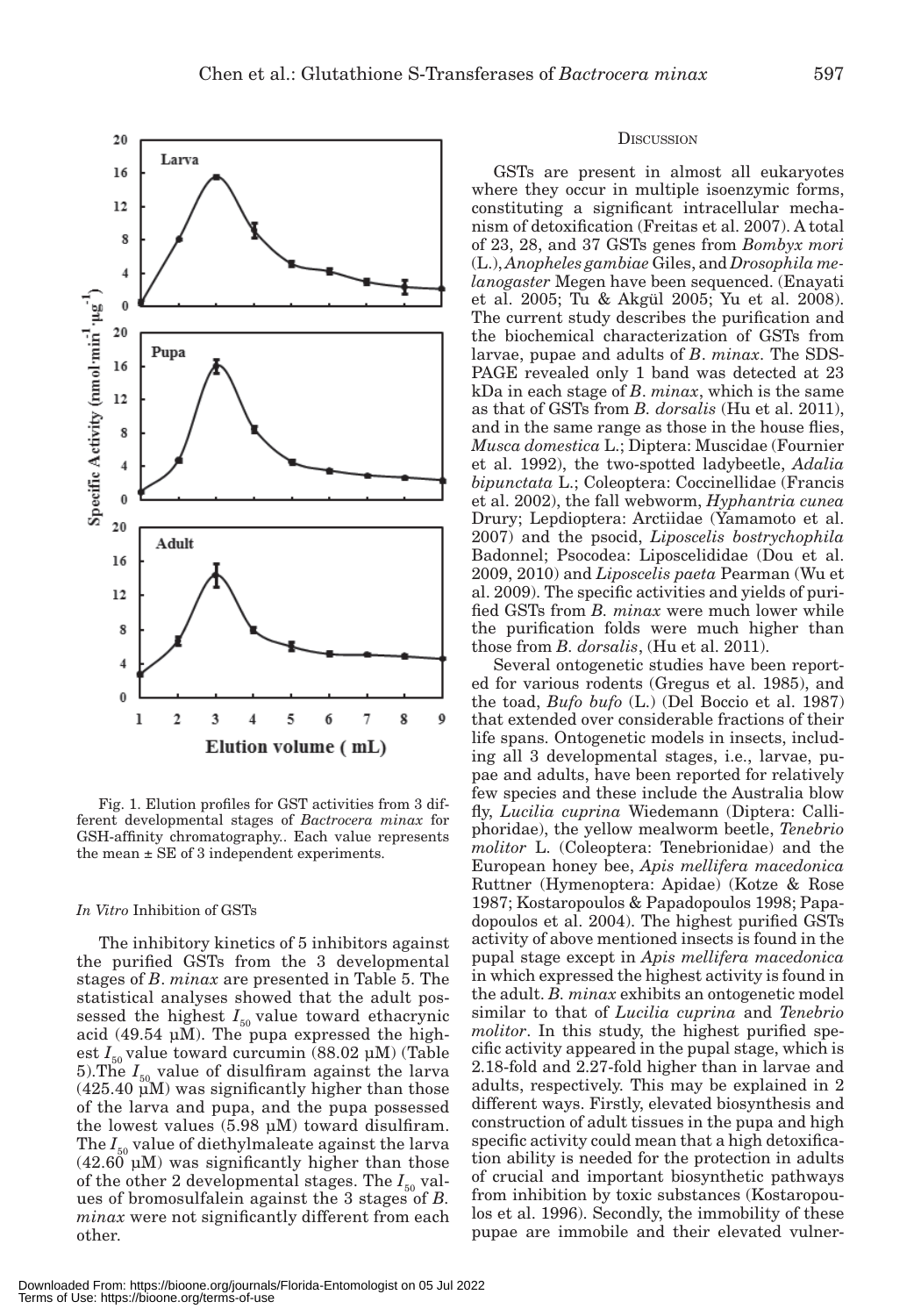|       |                                                     |                      | GSTs activity       |                       |                    |
|-------|-----------------------------------------------------|----------------------|---------------------|-----------------------|--------------------|
| Stage | Protein                                             | Total activity       | Specific activity   | Purification          | Yield              |
|       | $(\mu \mathrm{g} \cdot \mathrm{m} \mathrm{L}^{-1})$ | $(nmol·min-1)$       | $(nmol·min-1·ug-1)$ | $(-fold)$             | (%)                |
| Larva | $7.52 \pm 1.67$ b                                   | $178.75 \pm 17.97$ b | $5.64 \pm 3.03$ a   | $96.62 \pm 5.34$ a    | $17.93 \pm 2.23$ a |
| Pupa  | $3.62 \pm 0.64$ a                                   | $236.42 \pm 20.62$ c | $12.35 \pm 1.08$ b  | $174.07 \pm 10.40$ b  | $19.63 \pm 2.42$ a |
| Adult | $3.76 \pm 0.83$ ab                                  | $104.65 \pm 4.37$ a  | $5.45 \pm 0.89$ a   | $129.02 \pm 23.30$ ab | $21.79 + 1.98$ a   |

TABLE 3. COMPARISON OF THE ACTIVITIES OF PURIFIED GSTS FROM DIFFERENT DEVELOPMENTAL STAGES OF *BACTROCERA MINAX*.

Each value represents the mean  $(M \pm SE)$  of three replications. Means within the same column followed by different letters are significantly different  $(P < 0.05)$ .

TABLE 4. KINETIC PARAMETERS OF GSTS PURIFIED FROM DIFFERENT DEVELOPMENTAL STAGES OF *BACTROCERA MINAX*.

|               |                                        | <b>CDNB</b>                              |                                        | <b>GSH</b>                              |
|---------------|----------------------------------------|------------------------------------------|----------------------------------------|-----------------------------------------|
| <b>Stage</b>  | $K_{\rm m}$ (mM)                       | $(nmol·min-1)$                           | $K_{\rm m}$ (mM)                       | $(nmol·min-1)$                          |
| Larva<br>Pupa | $1.10 \pm 0.11$ b<br>$0.89 \pm 0.05$ b | $24.37 \pm 0.72$ b<br>$37.31 \pm 5.31$ c | $0.20 \pm 0.01$ b<br>$0.10 \pm 0.01$ a | $6.52 \pm 0.28$ a<br>$13.98 \pm 2.03$ b |
| Adult         | $0.28 \pm 0.02$ a                      | $10.62 \pm 1.67$ a                       | $0.11 \pm 0.01$ a                      | $2.96 \pm 0.29$ a                       |

Each value represents the mean  $(M \pm SE)$  of three replications. Means within the same column followed by different letters are significantly different  $(P < 0.05)$ .

ability to unfavorable environmental conditions, including the presence of toxic substances, requires high detoxification abilities (Kostaropoulos et al. 1996).



Fig. 2. SDS-PAGE of purified GSTs is from 3 different developmental stages of *Bactrocera minax*. Lane M, molecular weight markers; Lane Larva, purified GSTs from larva of *Bactrocera minax*; Lane Pupa, purified GSTs from pupa stage of *B. minax*; Lane Adult, purified GSTs from adult stage of *B*. *minax*.

Considering the kinetic parameters, important differences were observed according to the 2 tested substrates. The results may demonstrate differential isoenzymes expression among the 3 different developmental stages, or the expression of the same isoenzymes at a different percentage. Moreover, after purification, there is a significantly increase of V<sub>max</sub> from larvae to pupae followed<br>by a significant decrease in the adults. This pattern results in a significant increase in the total amount of GSTs, and in a higher catalytic capability in the pupal stage. In adults both the amount of enzyme and its affinity are low as indicated by the low *V*<sub>max</sub> and high *K*<sub>m</sub> values determined. This suggests that the GST detoxification system may be of potentially moderate importance in the adult stage. To illustrate the environmental adaptability of the 3 developmental stages of *B*. *minax*, the effects of different temperatures and pH values on specific activities of the GSTs were subsequently investigated. Each stage was characterized by a temperature optimum of 37 °C. Similar phenomena were also recorded for *B. dorsalis* (Hu et al. 2011), the red imported fire ant, *Solenopsis invicta* Buren (Hymenoptera: Formicidae) (Valles et al. 2003) and the rice leaf roller *Cnaphalocrocis medinalis* Guenée (Lepidoptera: Crambidae) (Yamamoto et al. 2008); and the GST activities varied slightly at lower temperatures in the larvae and adults but varied more in the pupae. This may be because fruit fly pupae live in the soil, where the environmental temperature was relatively stable, and, therefore, the pupae are more sensitive to temperature changes. Expression of GSTs isolated from each developmental stage was highest at pH 7.5, which is in agreement with the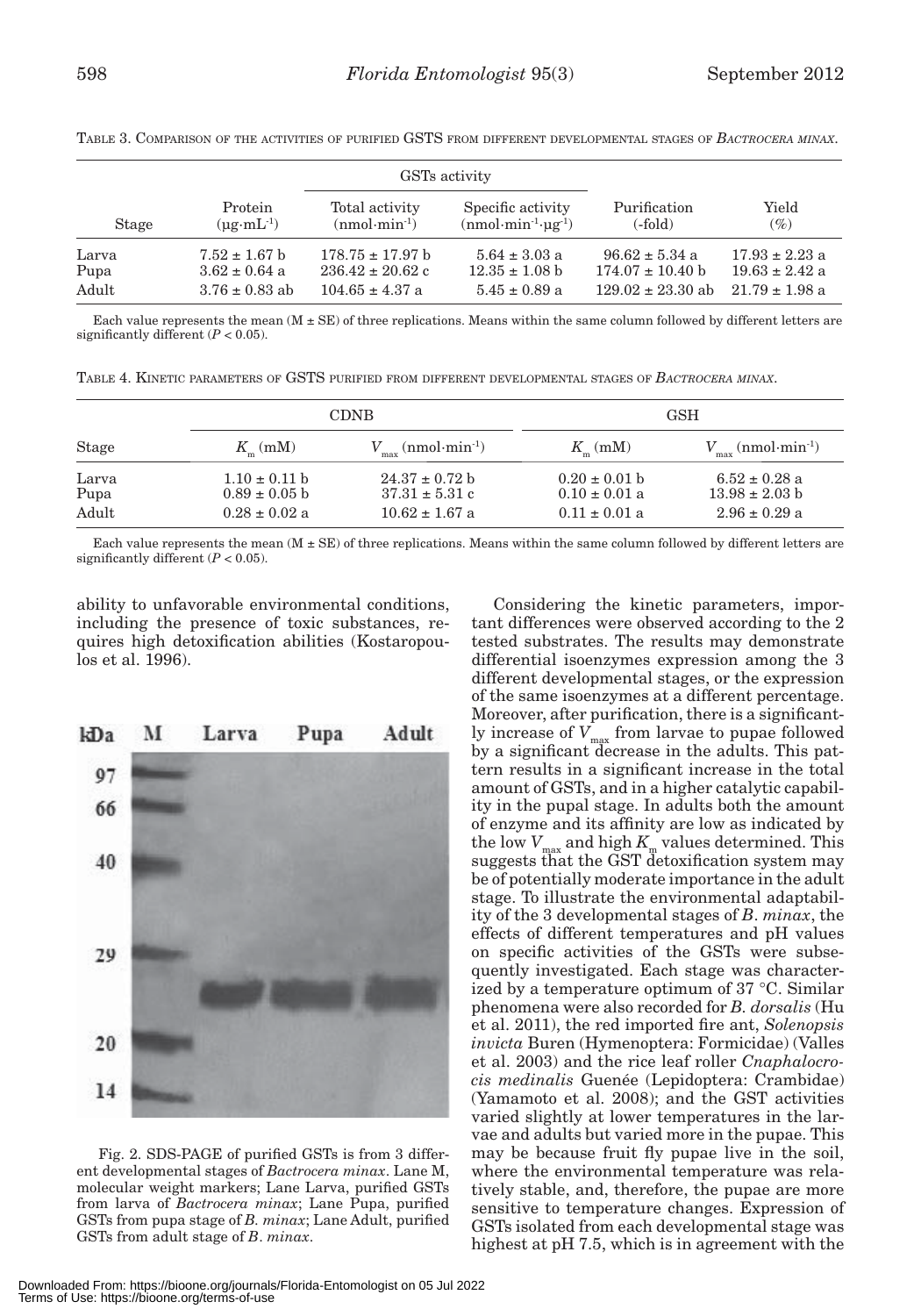

Fig. 3. Effect of temperature on specific activities of purified GSTs from 3 different developmental stages of *Bactrocera minax*. Each value represents the mean ± SE of 3 independent experiments.

reports for *B. dorsalis* (Hu et al. 2011), and *H*. *cunea* (Yamamoto et al. 2007). Isoforms of GSTs may require specific conditions such as substrate concentration, temperature, and pH, for maximum activity (Yu 2002).

Both the crude and purified GSTs of *B*. *minax* were shown to be inhibited by various xenobiotic compounds (ethacrynic acid, bromosulfalein, diethyl maleate, disulfiram, and curcumin), and these compounds all had greater inhibitory effects on GSTs purified from larvae, pupae and adults with  $I_{50}$  at micromolar levels. The  $I_{50}$  values of these compounds—except disulfiram—against the crude GSTs from the 3 different stages were significantly higher than those of purified GSTs. These results are similar to those found in previous investigations of *B. dorsalis* (Hu et al. 2011), *Liposcelis bostrychophila* and *L*. *entomophila* (Dou et al. 2010). Moreover, curcumin exhibited poor inhibitory effects on crude GSTs with an efficiency below to 50%; on the other hand, the curcumin was more effective against purified GSTs. Ethacrynic acid is considered to be one of the



Fig. 4. Effect of pH on specific activities of purified GSTs from 3 different developmental stages of *Bactrocera minax*. Each value represents the mean ± SE of 3 independent experiments.

specific inhibitors of GSTs (Wu et al. 2009) and expressed the most excellent inhibitory effects with  $I_{50}$  values at sub-micromolar levels. The GSTs purified from *B. minax* were much more tolerant to ethacrynic acid than the GSTs from *B. dorsalis* (Hu et al. 2011). However, GSTs purified from some other insects exhibited  $I_{50}$  values for ethacrynic acid at even lower concentrations, e.g., the brown planthopper, *Nilaparvata lugens* (Stål) (Hemiptera: Delphacidae) (40 nM), and the fall armyworm, *Spodoptera frugiperda* J. E. Smith (Lepidoptera: Noctuidae) (150 nM) (Yu & Huang 2000; Yu 2002).

In conclusion, the present study has provided some basic biochemical and identification information of GSTs from 3 different developmental stages of *B*. *minax*. These results indicated that GST enzymes are differentially regulated in a developmental stage-specific manner. Specifically,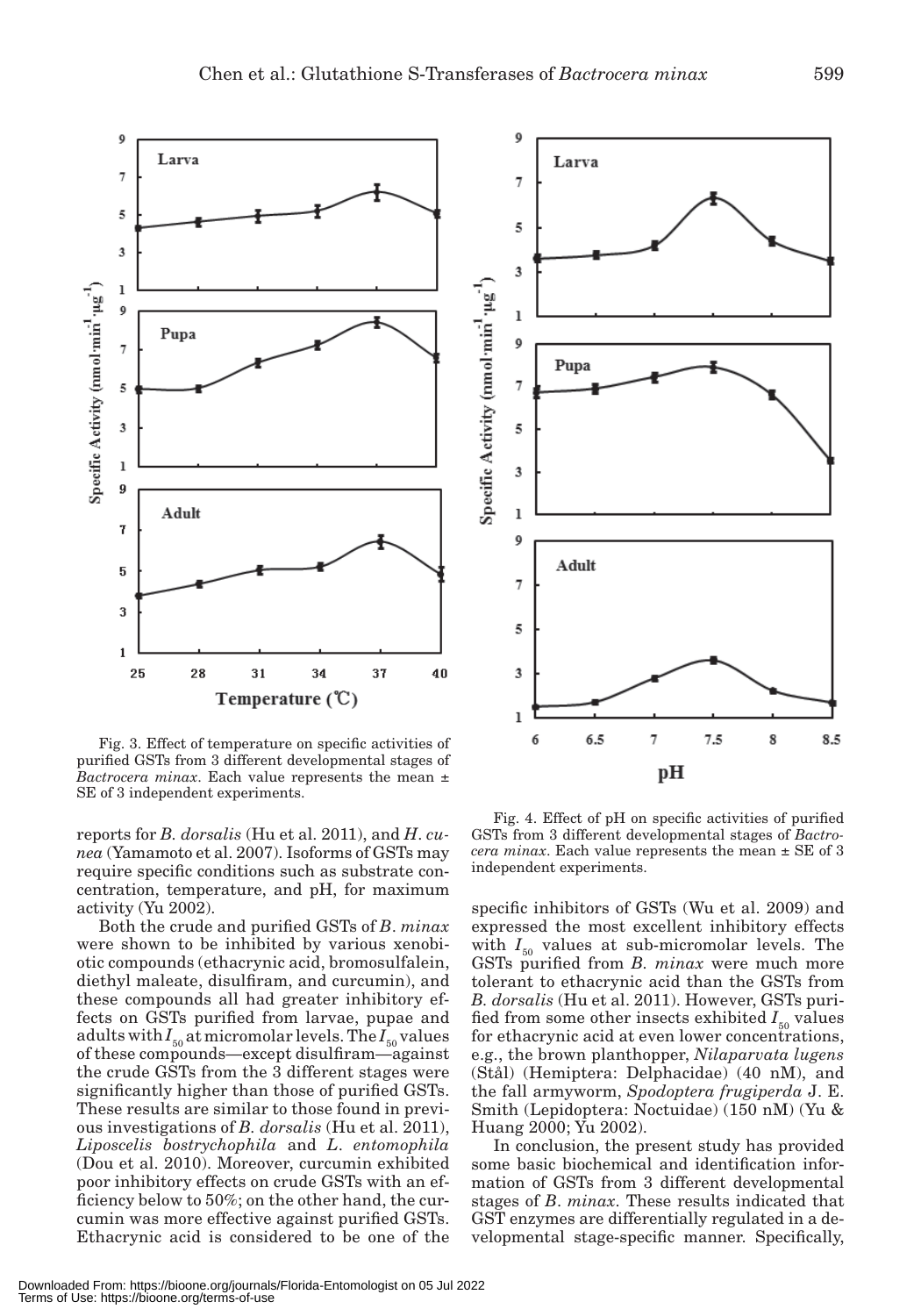| Effector $(I50)$                                   |                                         | Developmental stages                    |                                          |
|----------------------------------------------------|-----------------------------------------|-----------------------------------------|------------------------------------------|
|                                                    | Larva                                   | Pupa                                    | Adult                                    |
| Ethacrynic acid $(\mu M)$<br>Bromosulfalein $(uM)$ | $4.42 \pm 1.20$ a<br>$40.83 \pm 3.79$ a | $3.21 \pm 0.17$ a<br>$20.66 \pm 1.51$ a | $49.54 \pm 1.32$ b<br>$36.64 \pm 1.99$ a |
| Diethylmaleate $(uM)$                              | $42.60 \pm 5.99$ b                      | $7.20 \pm 0.74$ a                       | $8.73 \pm 0.44$ a                        |
| Disulfiram $(uM)$                                  | $425.40 \pm 14.40$ c                    | $5.98 \pm 1.91$ a                       | $37.96 \pm 2.33$ b                       |
| Curcumin $(uM)$                                    | $48.00 \pm 1.92$ a                      | $88.02 \pm 5.38$ b                      | $39.98 \pm 4.13$ a                       |

TABLE 5. THE *I50* INHIBITION CONSTANTS OF FIVE XENOBIOTIC COMPOUNDS ON THE PURIFIED GSTS FROM DIFFERENT DEVELOP-MENTAL STAGES OF *BACTROCERA MINAX.*

Each value represents the mean  $(M \pm SE)$  of three replications. Means within the same row followed by different letters are significantly different  $(P < 0.05)$ .

our study could serve as an initial step in the detailed elucidation of the characteristics of GSTs of *B*. *minax*. There is no doubt that techniques, such as genomics and proteomics, would help in the classification and identification of *B*. *minax* GSTs from the pest's 3 developmental stages. Further studies will be necessary to embark on subsequent explorations of GSTs regulation in response to various inducers or environmental signals, or in a tissue-manner, or even molecular genetic mechanisms responsible for those differences.

# ACKNOWLEDGMENTS

This study was supported in part by a Special Fund for Agro-scientific Research in the Public Interest (200903047-4), the Natural Science Foundation of Chongqing (CSTC, 2009BA1042), the Program for Changjiang Scholars and Innovative Research Team in University (IRT0976), the earmarked fund for Modern Agro-industry (Citrus) Technology Research System of China, as well as the Specialized Research Fund for the Doctoral Program of Higher Education of China (20100182120022).

#### REFERENCES CITED

- ALLWOOD, A. J., CHINAJARIYAWONG, A., DREW, R. A. I., HAMACEK, E. L., HANCOCK, D. L., HENGSAWAD, C., JI-PANIN, J. C., JIRASURAT, M., KONG, K. C., KRITSANEE-PAIBOON, S., LEONG, K. L. H., AND VIJAYSEGARAN, S. 1999. Host plant records for fruit flies (Diptera: Tephritidae) in South East Asia. The Raffles Bull. Zool. Suppl. 7. 92 pp. (Complete host list in Asia).
- BRADFORD, M. M., 1976. A rapid and sensitive method for the quantitation of microgram quantities of protein utilizing the principle of protein-dye binding. Anal. Biochem. 72: 248-254.
- CLARK, A. G. 1990. The glutathione S-transferases and resistance to insecticides, pp. 369-378 *In* J. D. Hayes, C. B. Pickett and T. J. Mantle [eds.]. Glutathione S-Transferases and Drug Resistance. Proc. 3rd Int. GST Conference, Royal College of Physicians, 20-30 Aug 1989. Edinburgh, Scotland, UK.
- CLARKE, A. R., ARMSTRONG, K. F., CARMICHAEL, A. E., MILNE, J. R., RAGHU, S., RODERICK, G. K., AND YEATES, D. K. 2005. Invasive phytophagous pests arising through a recent tropical evolutionary radiation: the

*Bactrocera dorsalis* complex of fruit flies. Annu. Rev. Entomol. 50: 293-319.

- DEL BOCCIO, G., DI LIFO, C., MIRANDA, M., MANILLA, A., ZARIVI, O., BONFIGLI, A., AND FEDERICI, G. 1987. Glutathione transferase activity during *Bufo bufo* development. Comp. Biochem. Physiol. 86B: 749- 753.
- DORJI, C., CLARKE, A. R., DREW, R. A., FLETCHER, B. S., LODAY, P., MAHAT, K., RAQHU, S., AND ROMIG, M. C. 2006. Seasonal phenology of *Bactrocera minax* (Diptera: Tephritidae) in western Bhutan. Bull. Entomol. Res. 9: 531-538.
- DOU, W., WU, S., HASSAN, M. W., AND WANG, J. J. 2009. Purification and biochemical characterization of glutathione S-transferases from three strains of *Liposcelis bostrychophila* Badonnel (Psocoptera: Liposcelididae): implication of insecticide resistance. Pestic. Biochem. Physiol. 94: 10-14.
- DOU, W., XIAO, L. S., NIU, J. Z., JIANG, H. B., AND WANG, J. J. 2010. Characterization of the purified glutathione S-transferases from two psocids *Liposcelis bostrychophila* and *L. entomophila*. Agric. Sci. China. 9: 1008-1016.
- DREW, R. A. I., DORJI, C., AND ROMIG, M. C. 2006. Attractiveness of various combinations of colors and shapes to females and males of *Bactrocera minax* (Diptera: Tephritidae) in a commercial mandarin grove in Bhutan. J. Econ. Entomol. 99: 1651-1656.
- ENAYATI, A. A., RANSON, H., AND HEMINGWAY, J. 2005. Insect glutathione transferases and insecticide resistance. Insect. Mol. Biol. 14: 3-8.
- FLETCHER, B. S. 1987. The biology of dacine fruit flies. Annu. Rev. Entomol. 32: 115-144.
- FOURNIER, D., BRIDE, J. M., POIRIE, M., BERGÉ, J. B., AND PLAPP, F. W. 1992. Insect glutathione S-transferases. Biochemical characteristics of the major forms from houseflies susceptible and resistant to insecticides. J. Biol. Chem. 267: 1840-1845.
- FRANCIS, F., HAUBRUGE, E., AND DIERICKX, P. 2002. Glutathione S-transferase isoenzymes in the two-spot ladybird, *Adalia bipunctata* (Coleoptera: Coccinellidae). Arch. Insect. Biochem. 49: 158-166.
- FREITAS, D. R. J., ROSA, R. M., MORAES, J., CAMPOS, E., LOGULLO, C., SILVA, D. I., AND MASUDA, A. 2007. Relationship between glutathione S-transferase, catalase, oxygen consumption, lipid peroxidation and oxidative stress in eggs and larvae of *Boophilus microplus* (Acarina: Ixodidae). Comp. Biochem. Physiol. A. Inteqr. Physiol. 146: 688-694.
- FUKAMI, J. I., AND SHISHIDO, T. 1996. Nature of a soluble, glutathione-dependent enzyme system active in